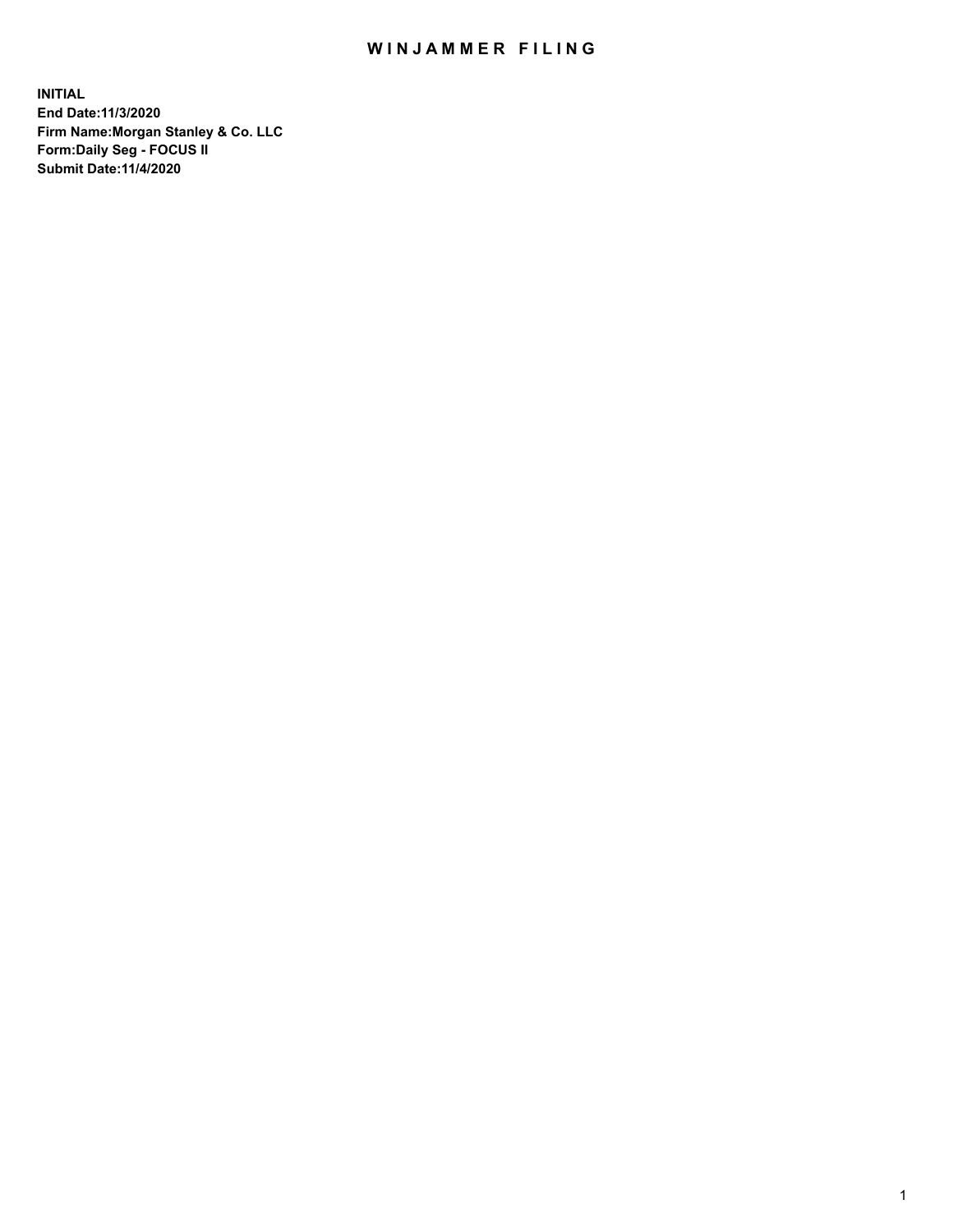**INITIAL End Date:11/3/2020 Firm Name:Morgan Stanley & Co. LLC Form:Daily Seg - FOCUS II Submit Date:11/4/2020 Daily Segregation - Cover Page**

| Name of Company                                                                                                                                                                                                                                                                                                               | Morgan Stanley & Co. LLC                               |
|-------------------------------------------------------------------------------------------------------------------------------------------------------------------------------------------------------------------------------------------------------------------------------------------------------------------------------|--------------------------------------------------------|
| <b>Contact Name</b>                                                                                                                                                                                                                                                                                                           | <b>Ikram Shah</b>                                      |
| <b>Contact Phone Number</b>                                                                                                                                                                                                                                                                                                   | 212-276-0963                                           |
| <b>Contact Email Address</b>                                                                                                                                                                                                                                                                                                  | Ikram.shah@morganstanley.com                           |
| FCM's Customer Segregated Funds Residual Interest Target (choose one):<br>a. Minimum dollar amount: ; or<br>b. Minimum percentage of customer segregated funds required:% ; or<br>c. Dollar amount range between: and; or<br>d. Percentage range of customer segregated funds required between:% and%.                        | 235,000,000<br><u>0</u><br><u>00</u><br>0 <sup>0</sup> |
| FCM's Customer Secured Amount Funds Residual Interest Target (choose one):<br>a. Minimum dollar amount: ; or<br>b. Minimum percentage of customer secured funds required:%; or<br>c. Dollar amount range between: and; or<br>d. Percentage range of customer secured funds required between:% and%.                           | 140,000,000<br><u>0</u><br><u>00</u><br>0 <sub>0</sub> |
| FCM's Cleared Swaps Customer Collateral Residual Interest Target (choose one):<br>a. Minimum dollar amount: ; or<br>b. Minimum percentage of cleared swaps customer collateral required:%; or<br>c. Dollar amount range between: and; or<br>d. Percentage range of cleared swaps customer collateral required between:% and%. | 92,000,000<br><u>0</u><br>0 Q<br>00                    |

Attach supporting documents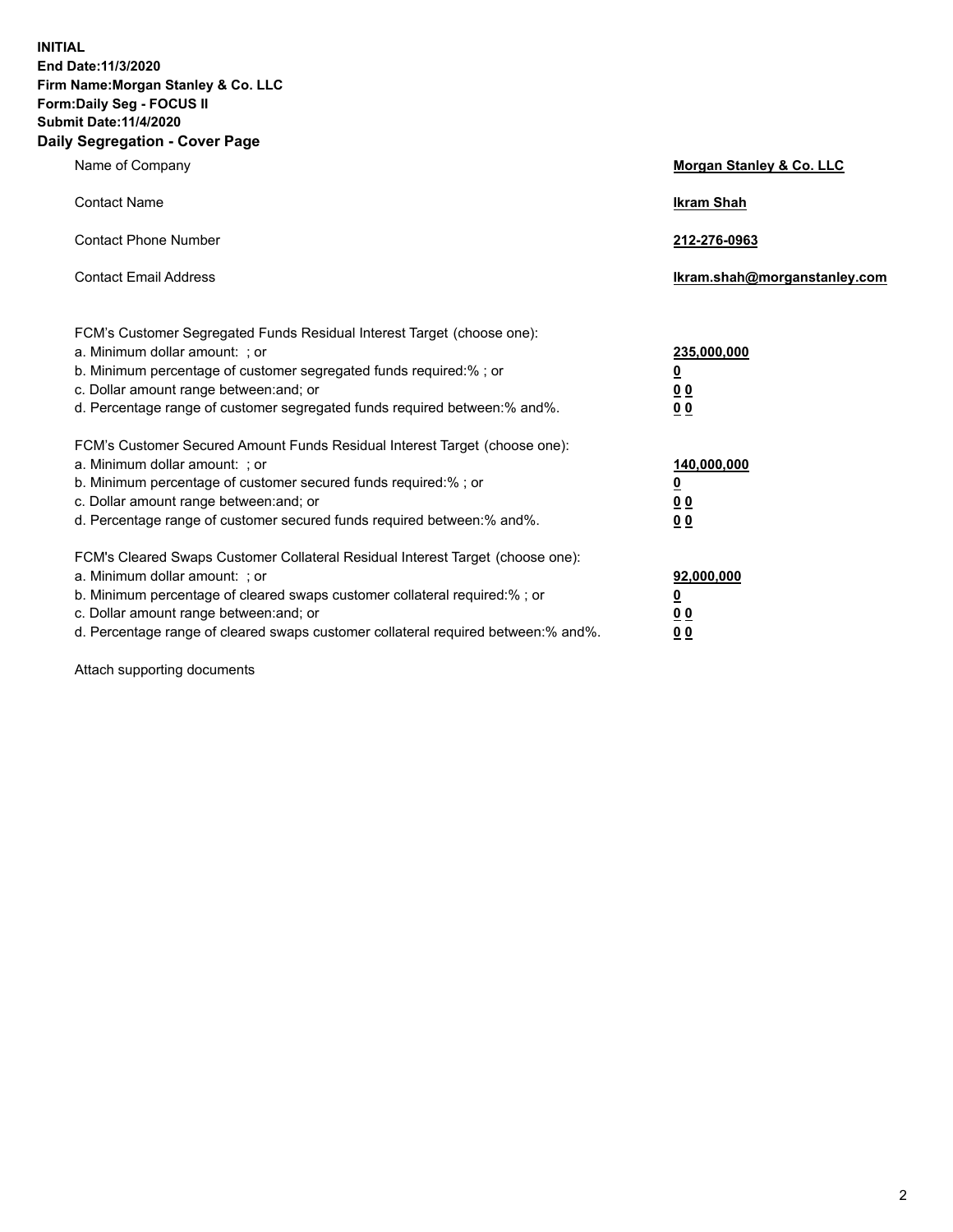## **INITIAL End Date:11/3/2020 Firm Name:Morgan Stanley & Co. LLC Form:Daily Seg - FOCUS II Submit Date:11/4/2020**

## **Daily Segregation - Secured Amounts**

Foreign Futures and Foreign Options Secured Amounts Amount required to be set aside pursuant to law, rule or regulation of a foreign government or a rule of a self-regulatory organization authorized thereunder

- 1. Net ledger balance Foreign Futures and Foreign Option Trading All Customers A. Cash **4,489,822,793** [7315]
	- B. Securities (at market) **2,607,541,869** [7317]
- 2. Net unrealized profit (loss) in open futures contracts traded on a foreign board of trade **303,848,776** [7325]
- 3. Exchange traded options
	- a. Market value of open option contracts purchased on a foreign board of trade **11,477,064** [7335]
	- b. Market value of open contracts granted (sold) on a foreign board of trade **-17,279,631** [7337]
- 4. Net equity (deficit) (add lines 1. 2. and 3.) **7,395,410,871** [7345]
- 5. Account liquidating to a deficit and account with a debit balances gross amount **113,895,663** [7351] Less: amount offset by customer owned securities **-112,438,485** [7352] **1,457,178**
- 6. Amount required to be set aside as the secured amount Net Liquidating Equity Method (add lines 4 and 5)
- 7. Greater of amount required to be set aside pursuant to foreign jurisdiction (above) or line 6.

## FUNDS DEPOSITED IN SEPARATE REGULATION 30.7 ACCOUNTS

- 1. Cash in banks
	- A. Banks located in the United States **764,529,776** [7500]
	- B. Other banks qualified under Regulation 30.7 **634,033,191** [7520] **1,398,562,967**
- 2. Securities
	- A. In safekeeping with banks located in the United States **374,630,583** [7540]
	- B. In safekeeping with other banks qualified under Regulation 30.7 **28,993,604** [7560] **403,624,187**
- 3. Equities with registered futures commission merchants
	-
	- B. Securities **0** [7590]
	- C. Unrealized gain (loss) on open futures contracts **-17,893** [7600]
	- D. Value of long option contracts **0** [7610]
	- E. Value of short option contracts **0** [7615] **24,951,894** [7620]
- 4. Amounts held by clearing organizations of foreign boards of trade
	- A. Cash **0** [7640]
	- B. Securities **0** [7650]
	- C. Amount due to (from) clearing organization daily variation **0** [7660]
	- D. Value of long option contracts **0** [7670]
	- E. Value of short option contracts **0** [7675] **0** [7680]
- 5. Amounts held by members of foreign boards of trade
	-
	-
	- C. Unrealized gain (loss) on open futures contracts **303,866,670** [7720]
	- D. Value of long option contracts **11,477,064** [7730]
	- E. Value of short option contracts **-17,279,631** [7735] **5,965,757,001**
- 6. Amounts with other depositories designated by a foreign board of trade **0** [7760]
- 7. Segregated funds on hand **0** [7765]
- 8. Total funds in separate section 30.7 accounts **7,792,896,049** [7770]
- 9. Excess (deficiency) Set Aside for Secured Amount (subtract line 7 Secured Statement Page 1 from Line 8)
- 10. Management Target Amount for Excess funds in separate section 30.7 accounts **140,000,000** [7780]
- 11. Excess (deficiency) funds in separate 30.7 accounts over (under) Management Target **256,028,000** [7785]

**0** [7305]

[7354] **7,396,868,049** [7355]

**7,396,868,049** [7360]

[7530]

[7570]

A. Cash **24,969,787** [7580]

 A. Cash **3,463,775,216** [7700] B. Securities **2,203,917,682** [7710] [7740] **396,028,000** [7380]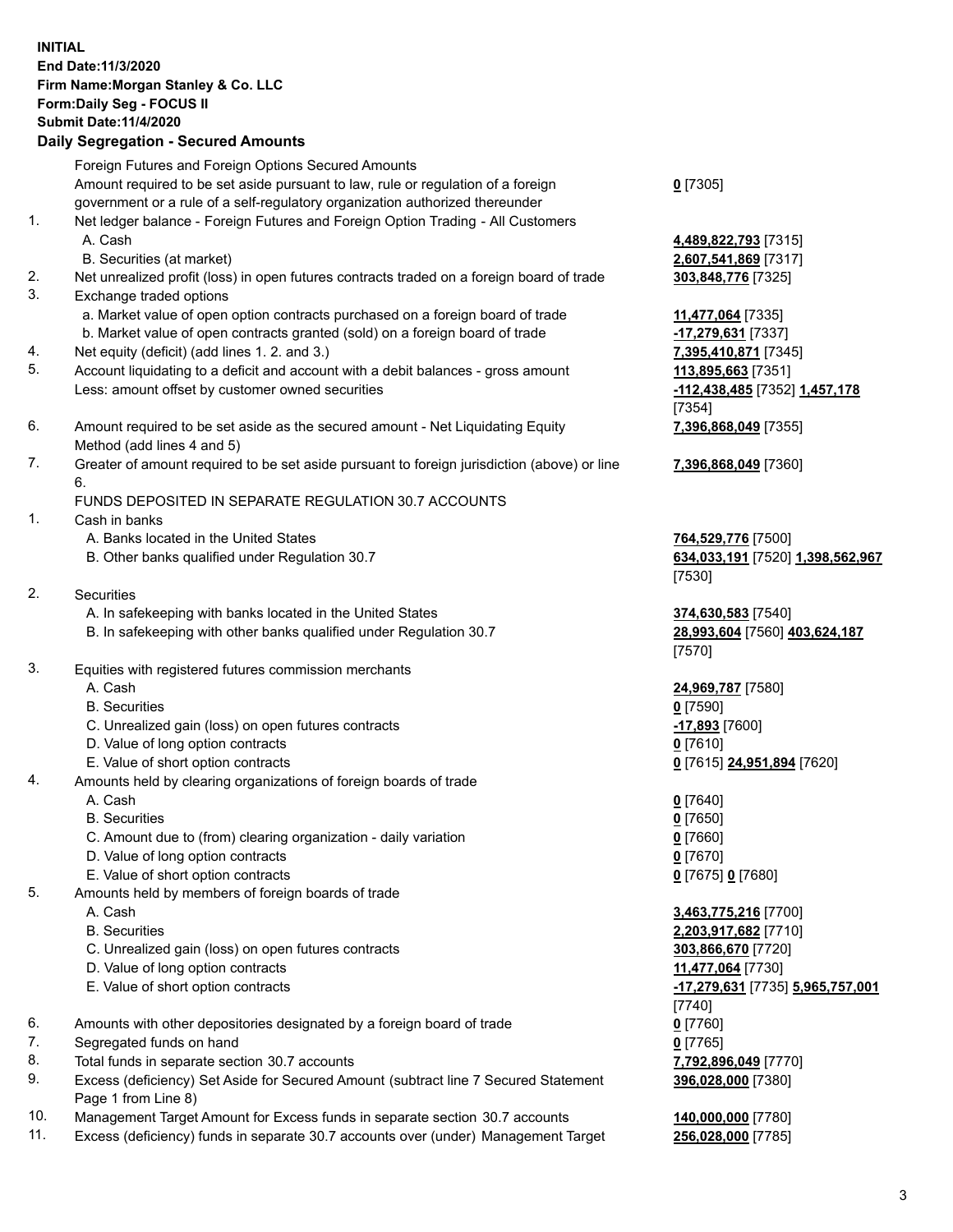**INITIAL End Date:11/3/2020 Firm Name:Morgan Stanley & Co. LLC Form:Daily Seg - FOCUS II Submit Date:11/4/2020 Daily Segregation - Segregation Statement** SEGREGATION REQUIREMENTS(Section 4d(2) of the CEAct) 1. Net ledger balance A. Cash **17,556,335,667** [7010] B. Securities (at market) **8,394,496,098** [7020] 2. Net unrealized profit (loss) in open futures contracts traded on a contract market **-1,028,506,697** [7030] 3. Exchange traded options A. Add market value of open option contracts purchased on a contract market **679,878,470** [7032] B. Deduct market value of open option contracts granted (sold) on a contract market **-519,504,459** [7033] 4. Net equity (deficit) (add lines 1, 2 and 3) **25,082,699,079** [7040] 5. Accounts liquidating to a deficit and accounts with debit balances - gross amount **547,605,175** [7045] Less: amount offset by customer securities **-545,204,921** [7047] **2,400,254** [7050] 6. Amount required to be segregated (add lines 4 and 5) **25,085,099,333** [7060] FUNDS IN SEGREGATED ACCOUNTS 7. Deposited in segregated funds bank accounts A. Cash **4,256,559,883** [7070] B. Securities representing investments of customers' funds (at market) **0** [7080] C. Securities held for particular customers or option customers in lieu of cash (at market) **1,023,756,403** [7090] 8. Margins on deposit with derivatives clearing organizations of contract markets A. Cash **12,859,495,895** [7100] B. Securities representing investments of customers' funds (at market) **0** [7110] C. Securities held for particular customers or option customers in lieu of cash (at market) **7,370,739,695** [7120] 9. Net settlement from (to) derivatives clearing organizations of contract markets **108,662,146** [7130] 10. Exchange traded options A. Value of open long option contracts **679,878,470** [7132] B. Value of open short option contracts **-519,504,459** [7133] 11. Net equities with other FCMs A. Net liquidating equity **8,836,900** [7140] B. Securities representing investments of customers' funds (at market) **0** [7160] C. Securities held for particular customers or option customers in lieu of cash (at market) **0** [7170] 12. Segregated funds on hand **0** [7150] 13. Total amount in segregation (add lines 7 through 12) **25,788,424,933** [7180] 14. Excess (deficiency) funds in segregation (subtract line 6 from line 13) **703,325,600** [7190] 15. Management Target Amount for Excess funds in segregation **235,000,000** [7194]

16. Excess (deficiency) funds in segregation over (under) Management Target Amount Excess

**468,325,600** [7198]